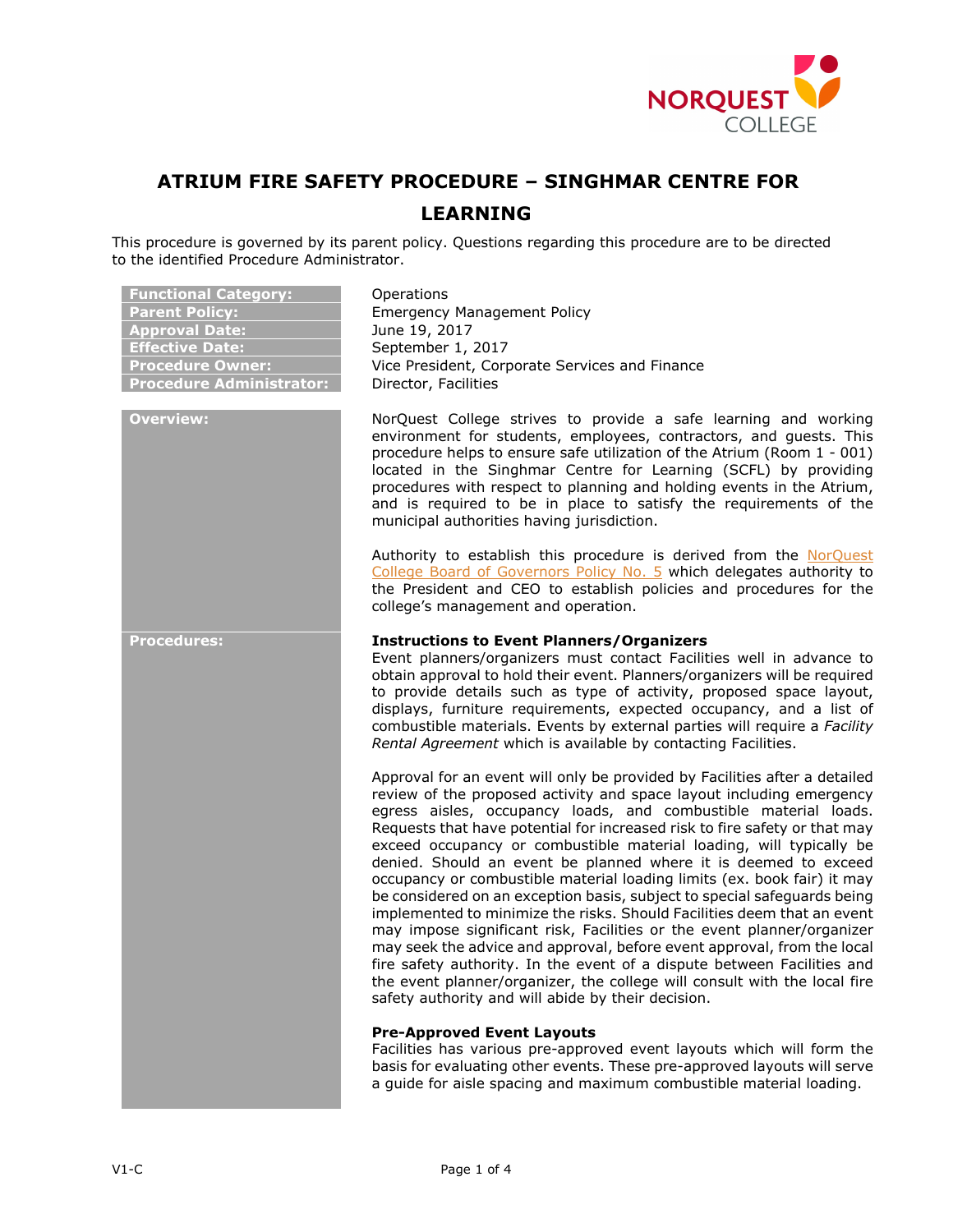

Special events that include the college-owned Christmas tree and teepee have been pre-evaluated and specific scenarios have been preapproved.

## **Pre-Event Inspection**

Facilities, or an agent, will inspect the event set-up prior to the event start to ensure that the set-up and combustible loading aligns with the approval.

# **Atrium Monitoring/Reporting**

Security Post Orders for security personnel include routine patrols throughout the building. Instructions in the Post Orders include monitoring activity in the Atrium. Security personnel are instructed to report any unapproved activity or concerns to Facilities, who will take immediate action to investigate and resolve the situation.

# **Fire Extinguishing Equipment**

Event planners/organizers should be aware that fire extinguishers are located in accessible locations throughout the Atrium and the building. Fire extinguishers are a dry chemical Class ABC unless otherwise identified. Operating instructions and designated use criteria are displayed on each fire extinguisher in word and graphic format.

In the event that the Class ABC fire extinguisher is not suitable, Facilities will provide the appropriate type or advise the event planner/organizer of such requirement.

# **Safeguards For Atrium Combustible Loading Exceeding 200 kg**

Should Facilities or the fire safety authority approve an event which will or may exceed the combustible material loading limit of 200 kg in the Atrium, the following must be followed:

- A person or persons will be appointed the duties of Fire Watch and must be present in the Atrium at all times during the event. This person or persons must be briefed on the college Emergency Response Plan and procedures, fire safety practices, egress paths, emergency exit locations and evacuation procedures to be followed in the event of a fire. The Fire Watch person or persons must have immediate access to a bullhorn to direct people in the event of an emergency.
- The event organizer and those supporting the event will be briefed on fire safety, egress paths, emergency exits, and procedures to evacuate the Atrium in the event of a fire or other emergency. The event representatives will be required to assist in directing occupants during an evacuation.
- Security personnel will monitor the event activity and notify Facilities should the activity present a fire safety risk.

#### **Emergency Response Plan and Incident Command System**

NorQuest College has fire evacuation procedures identified (Procedure: 10 - Fire Evacuation) within its **Emergency Response Plan (ERP)**. The ERP aligns with the Incident Command System (ICS) for managing emergencies. As part of the ERP, Site Emergency Coordinators and Emergency Wardens have been appointed to assist with emergencies.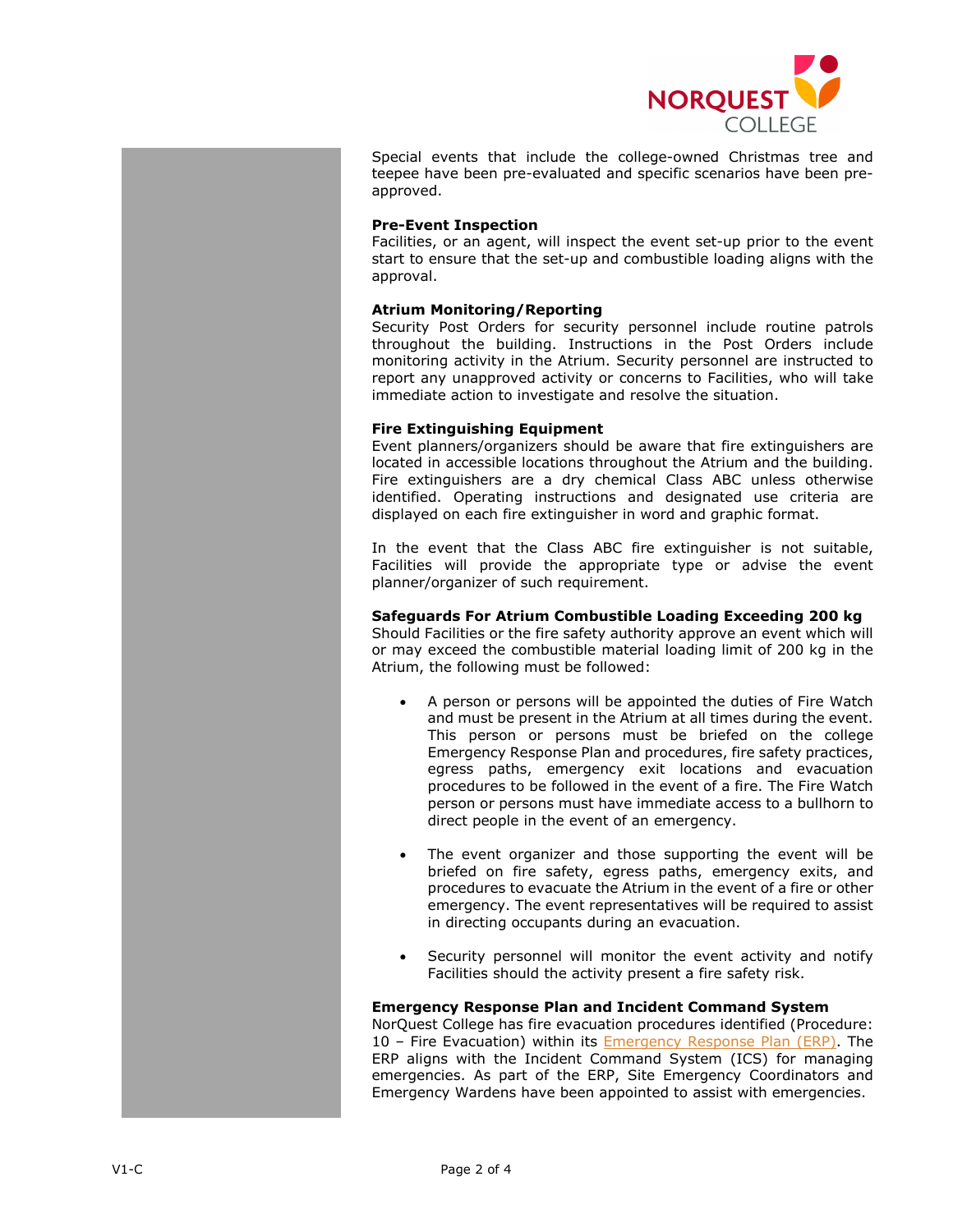

# **Building Evacuation Procedures**

During an emergency, Site Emergency Coordinators will take control of the situation. Trained Emergency Wardens will direct occupants to exits and "sweep" the assigned floors to ensure they are cleared. Emergency Wardens will also provide special assistance to those requiring assistance.

General Evacuation Procedures

- Upon alarm or notification, immediately leave the building by the nearest stairwell or exit.
- Follow all directions from the Emergency Wardens.
- Do not use elevators.
- Remain near the emergency exit if not physically able to exit.
- Move away from the building to a safe location and not on the street.
- Do not re-enter building until notified by emergency responders or security personnel.

#### **SCFL Building and Building System Information**

Normal Occupancy Hours: 0600 to 2400 hours – Monday to Friday 0700 to 1700 hours – Saturday

Closed – Sundays/Statutory Holidays

Building Occupants: Students, faculty, employees, contractors, visitors.

Atrium Occupancy Load: Varies pending event.

Atrium Aggregated Combustibles Load: Not to exceed 200 kg.

Fire Suppression System: Sprinkler system.

Emergency Power: Limited, powered by diesel generator located in mechanical penthouse.

Emergency Lighting: Yes, powered by the diesel generator located in the mechanical penthouse.

Emergency Exits: Continuously illuminated exit signs identify emergency exit locations throughout the building.

Fire Alarm System: The building is equipped with a central microprocessor-based, addressable, single stage, monitored, annunciated detection and alarm system (Edwards EST2 fire alarm panel) Smoke and thermal detectors, and manual call points are located throughout the building.

Activation of the fire alarm will:

- Sound the fire alarm throughout the building
- Summon the Fire Department through system monitoring
- Shut down the air conditioning system
- Operate smoke exhaust system (where installed)

HVAC System: The building's ducted air distribution system will shut down automatically upon operation of the fire alarm.